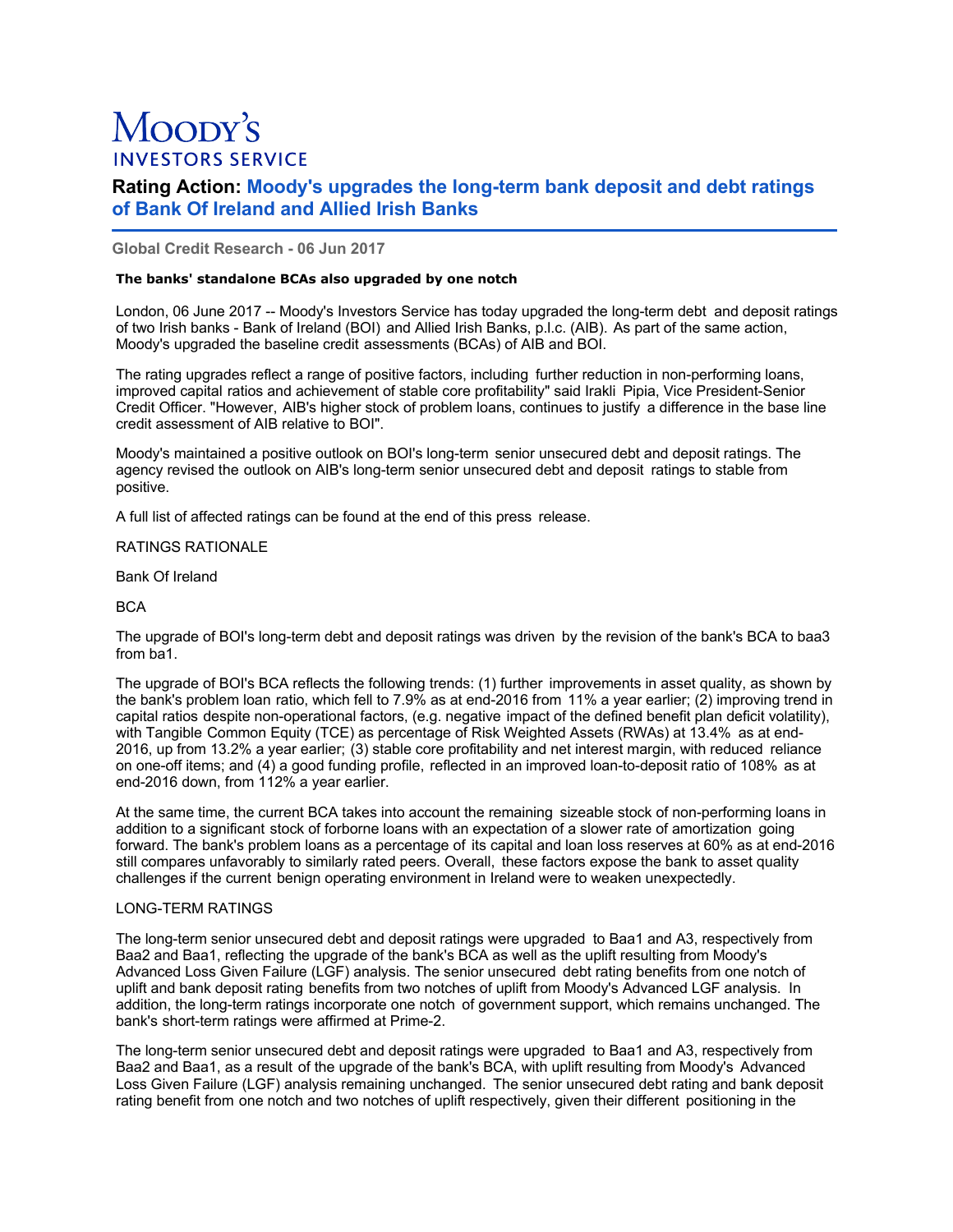bank's liability structure and, consequently, different amount of subordination supporting loss-rates. The bank's senior unsecured debt is likely to face loss-given-failure supported by the loss absorption provided by its own volume and the amount of junior debt subordinated to it. The bank's deposits are likely to face lower lossgiven-failure, as expressed in the two notches of uplift, due to the loss absorption provided by subordinated debt and, potentially, by a sizeable amount of senior unsecured debt should deposits be treated preferentially in a resolution. In addition, the long-term ratings incorporate one notch of government support, which also remains unchanged.

The positive outlooks on BOI's long-term deposits and senior unsecured debt ratings reflect Moody's expectation of debt to be issued by a new holding company over the outlook period which if carried out as planned, will increase the level of protection for both bank's deposits and its own senior debt.

# CR Assessment (CRA)

The bank's CRA was affirmed at A3(cr)/Prime-2(cr). The CRA incorporates three notches of uplift from the bank's BCA given the protection provided by subordinated debt, senior debt and wholesale deposits, bringing it the same level Moody's rating on the Government of Ireland. Given this, a moderate probability of government support for the bank's operating obligations does not give rise to any further uplift and the long-term and shortterm CRAs remain A3(cr) and Prime-2(cr) respectively.

#### WHAT COULD MOVE THE RATINGS UP/DOWN

BOI's long-term debt and deposit ratings could be upgraded as a result of (1) an upgrade in its standalone BCA; or (2) a significant increase in the bank's bail-in-able debt. The bank's BCA could be upgraded following (1) further significant reductions in non-performing loans and/or improving provisioning coverage; (2) improving capitalisation and risk absorption capacity, while maintaining (3) stable profitability, funding and liquidity metrics.

BOI's ratings could be downgraded as a result of (1) a downgrade of its standalone BCA; or (2) the redemption of maturing subordinated instruments without their replacement. BOI's BCA could be downgraded due to (1) a significant deterioration in the bank's asset quality; (2) a significant and sustained drop in the bank's capitalisation; (3) a deterioration in its core profitability metrics; or (4) a significant increase in the use of confidence-sensitive wholesale funding or a material reduction in liquid assets.

#### RATINGS RATIONALE -- AIB

# **BCA**

The upgrade of AIB's long-term debt and deposit ratings was driven by the revision of the bank's BCA to ba1 from ba2.

The upgrade of AIB's BCA to ba1 reflects the following trends: (1) on-going improvement in asset quality reflected in the reduction of the percentage of problem loans to total loans at 14% as at end-2016 from 18.6% a year earlier; (2) improvement in capital levels, with a relatively high tangible common equity (TCE) over riskweighted assets (RWA) ratio of 15.6% as at end-2016, up from 14.5% a year earlier; (3) stabilising its core profitability with improved earnings quality and increasing net interest margin; and (4) a funding profile exhibiting lower reliance on market funds than in previous periods and a comfortable liquidity position.

At the same time, the BCA takes into account AIB's higher non-performing asset ratio and lower provisioning coverage when compared with similarly-rated peers. The BCA also incorporates the bank's higher problem loans as a percentage of its capital and loan loss reserves, at 69% as at end-2016. In Moody's view these features constrain further upside potential of the bank's BCA over the outlook horizon.

# LONG-TERM RATINGS

The upgrade of AIB's long-term senior unsecured debt and deposit ratings to Baa2 and Baa1 from Baa3 and Baa2, respectively, reflect the upgrade of the bank's BCA and include uplift resulting from Moody's LGF analysis. The senior unsecured debt and deposit ratings continue to benefit from one notch and two notches of uplift respectively under the LGF analysis, given their different weights in the bank's liability structure. In addition, the long-term ratings incorporate one notch of government support, which also remains unchanged. The bank's short-term ratings were affirmed at Prime-2.

The stable outlooks on AIB's long-term deposit and senior unsecured debt ratings reflect the limited upside for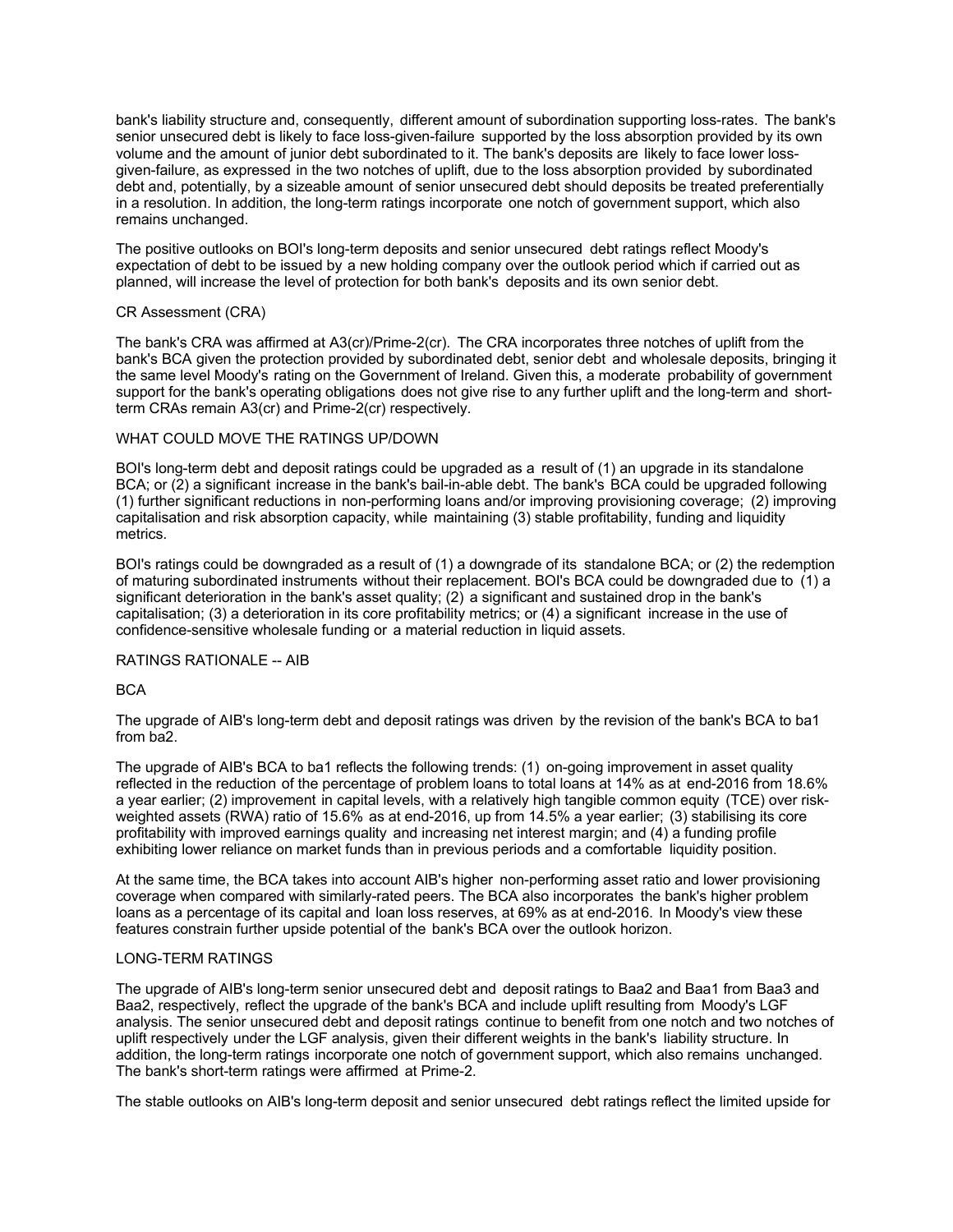the bank's standalone BCA during the outlook period given its relatively high stock of non-performing loans and modest provisioning coverage compared to its peers. While Moody's expects the group to issue debt from a planned holding company, which would provide additional protection for the bank's senior unsecured debt and deposits, the rating agency does not believe that this will be sufficient to lead to higher ratings over the outlook horizon.

#### CR Assessment (CRA)

The bank's long-term CRA was upgraded to A3(cr) from Baa1(cr), one notch above the bank's PRA and at the same level as Ireland's sovereign rating of A3. Short-term CRA was affirmed at Prime-2(cr). The CRA includes three notches of uplift under the LGF analysis, given significant volume of subordinated debt, senior debt and wholesale deposits, and one notch of government support.

# WHAT COULD MOVE THE RATINGS UP/DOWN

AIB's long-term debt and deposit ratings could be upgraded as a result of (1) an upgrade in its standalone BCA; or (2) a significant increase in the bank's bail-in-able debt. The bank's BCA could be upgraded because of (1) a further material reduction in non-performing loans; (2) an improvement in stressed-capital resilience above Moody's expectations; or (3) a sustained improvement in core profitability.

AIB's ratings could be downgraded as a result of (1) a downgrade of its standalone BCA; or (2) redemption of maturing subordinated instruments without their replacement. AIB's BCA could be downgraded because of (1) a significant deterioration in the bank's asset risk metrics; (2) a weakening of its solvency profile; or (3) a worsening of its core profitability ratios.

# LIST OF AFFECTED RATINGS

Issuer: Allied Irish Banks, p.l.c.

Upgrades:

....LT Bank Deposits (Local & Foreign Currency), Upgraded to Baa1 from Baa2, Outlook Changed To Stable From Positive

....Senior Unsecured Regular Bond/Debenture, Upgraded to Baa2 from Baa3, Outlook Changed To Stable From Positive

- ....Subordinate, Upgraded to Ba2 from Ba3
- ....Pref. Stock Non-cumulative, Upgraded to B1(hyb) from B2(hyb)
- ....Senior Unsecured MTN Program, Upgraded to (P)Baa2 from (P)Baa3
- ....Subordinate MTN Program, Upgraded to (P)Ba2 from (P)Ba3
- ....Junior Subordinate MTN Program, Upgraded to (P)Ba3 from (P)B1
- ....Other Short Term, Upgraded to (P)P-2 from (P)P-3
- ....Adjusted Baseline Credit Assessment, Upgraded to ba1 from ba2
- ....Baseline Credit Assessment, Upgraded to ba1 from ba2
- ....LT Counterparty Risk Assessment, Upgraded to A3(cr) from Baa1(cr)

#### Affirmations:

- ....ST Bank Deposits (Local & Foreign Currency), Affirmed P-2
- ....ST Counterparty Risk Assessment, Affirmed P-2(cr)

Issuer: Bank of Ireland

Upgrades: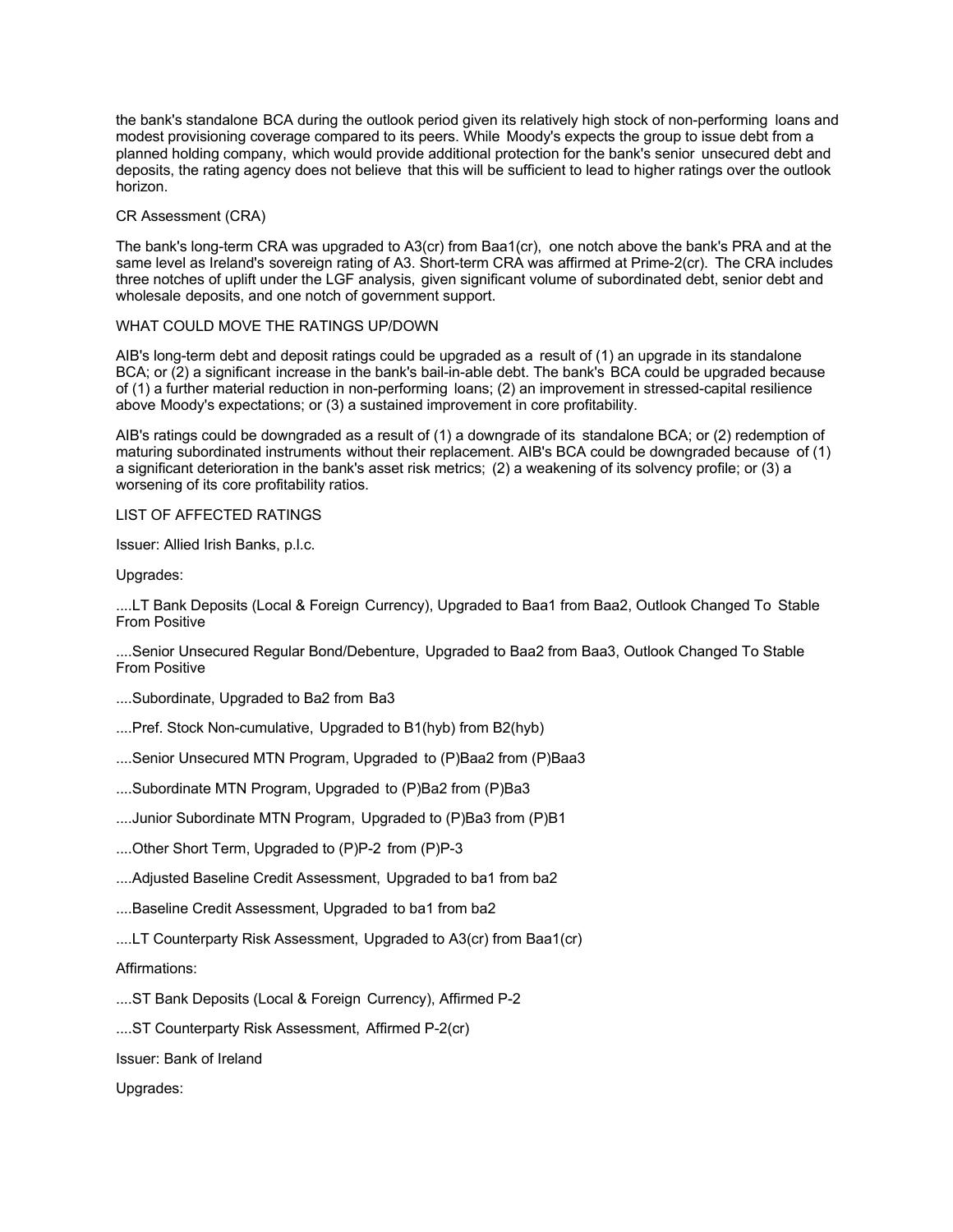- ....LT Issuer Rating (Local Currency), Upgraded to Baa1 from Baa2, Outlook Remains Positive
- ....LT Bank Deposits (Local & Foreign Currency), Upgraded to A3 from Baa1, Outlook Remains Positive
- ....Senior Unsecured Regular Bond/Debenture, Upgraded to Baa1 from Baa2, Outlook Remains Positive
- ....Subordinate, Upgraded to Ba1 from Ba2
- ....Junior Subordinate, Upgraded to Ba2(hyb) from Ba3(hyb)
- ....Pref. Stock, Upgraded to Ba3(hyb) from B1(hyb)
- ....Pref. Stock Non-cumulative, Upgraded to Ba3(hyb) from B1(hyb)
- ....Senior Unsecured MTN Program, Upgraded to (P)Baa1 from (P)Baa2
- ....Subordinate MTN Program, Upgraded to (P)Ba1 from (P)Ba2
- ....Adjusted Baseline Credit Assessment, Upgraded to baa3 from ba1
- ....Baseline Credit Assessment, Upgraded to baa3 from ba1

#### Affirmations:

- ....ST Bank Deposits (Local & Foreign Currency), Affirmed P-2
- ....Commercial Paper, Affirmed P-2
- ....ST Deposit Note/CD Program, Affirmed P-2
- ....Other Short Term, Affirmed (P)P-2
- ....LT Counterparty Risk Assessment, Affirmed A3(cr)
- ....ST Counterparty Risk Assessment, Affirmed P-2(cr)

Issuer: Bank of Ireland UK Holdings Plc

- Upgrade:
- ....BACKED Pref. Stock, Upgraded to Ba2(hyb) from Ba3(hyb)

Issuer: Bristol & West plc

Upgrade:

....Subordinate, Upgraded to Ba1 from Ba2

Issuer: EBS d.a.c.

Upgrades:

....LT Bank Deposits (Local & Foreign Currency), Upgraded to Baa1 from Baa2, Outlook Changed To Stable From Positive

....Adjusted Baseline Credit Assessment, Upgraded to ba1 from ba2

....Baseline Credit Assessment, Upgraded to ba1 from ba2

....LT Counterparty Risk Assessment, Upgraded to A3(cr) from Baa1(cr)

Issuer: EBS d.a.c.

Affirmations:

....ST Bank Deposits (Local & Foreign Currency), Affirmed P-2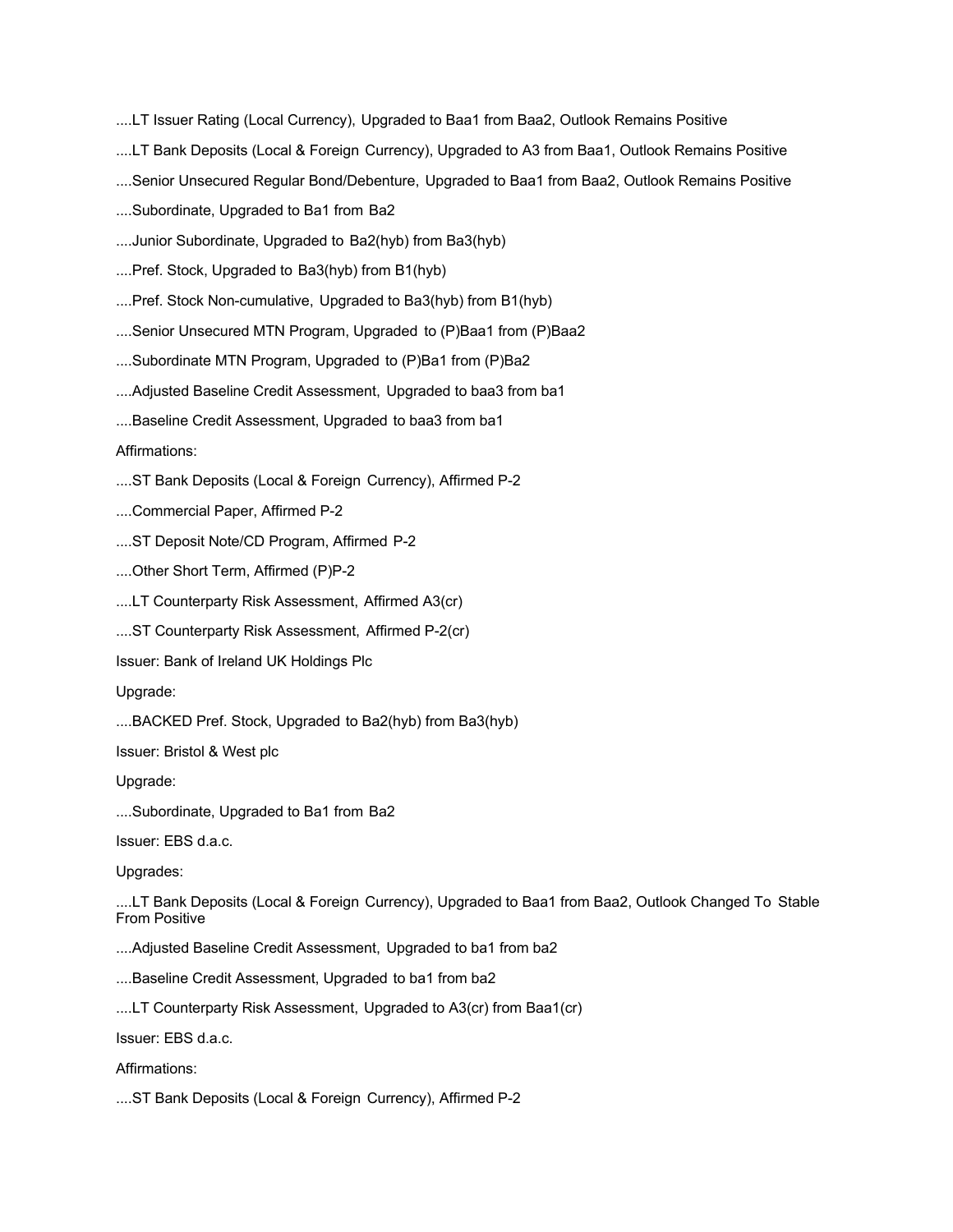....ST Counterparty Risk Assessment, Affirmed P-2(cr)

Outlook Actions:

Issuer: Allied Irish Banks, p.l.c.

....Outlook, Changed To Stable From Positive

Issuer: Bank of Ireland

....Outlook, Remains Positive

Issuer: EBS d.a.c.

....Outlook, Changed To Stable From Positive

#### PRINCIPAL METHODOLOGY

The principal methodology used in these ratings was Banks published in January 2016. Please see the Rating Methodologies page on www.moodys.com for a copy of this methodology.

#### REGULATORY DISCLOSURES

For ratings issued on a program, series or category/class of debt, this announcement provides certain regulatory disclosures in relation to each rating of a subsequently issued bond or note of the same series or category/class of debt or pursuant to a program for which the ratings are derived exclusively from existing ratings in accordance with Moody's rating practices. For ratings issued on a support provider, this announcement provides certain regulatory disclosures in relation to the credit rating action on the support provider and in relation to each particular credit rating action for securities that derive their credit ratings from the support provider's credit rating. For provisional ratings, this announcement provides certain regulatory disclosures in relation to the provisional rating assigned, and in relation to a definitive rating that may be assigned subsequent to the final issuance of the debt, in each case where the transaction structure and terms have not changed prior to the assignment of the definitive rating in a manner that would have affected the rating. For further information please see the ratings tab on the issuer/entity page for the respective issuer on www.moodys.com.

For any affected securities or rated entities receiving direct credit support from the primary entity(ies) of this credit rating action, and whose ratings may change as a result of this credit rating action, the associated regulatory disclosures will be those of the guarantor entity. Exceptions to this approach exist for the following disclosures, if applicable to jurisdiction: Ancillary Services, Disclosure to rated entity, Disclosure from rated entity.

The below contact information is provided for information purposes only. Please see the ratings tab of the issuer page at www.moodys.com, for each of the ratings covered, Moody's disclosures on the lead rating analyst and the Moody's legal entity that has issued the ratings.

Regulatory disclosures contained in this press release apply to the credit rating and, if applicable, the related rating outlook or rating review.

The relevant office for each rating is identified in "Debt/deal box" on the Ratings tab in the Debt/Deal List section of each issuer/entity page of the website.

Please see www.moodys.com for any updates on changes to the lead rating analyst and to the Moody's legal entity that has issued the rating.

Please see the ratings tab on the issuer/entity page on www.moodys.com for additional regulatory disclosures for each credit rating.

Irakli Pipia VP - Senior Credit Officer Financial Institutions Group Moody's Investors Service Ltd. One Canada Square Canary Wharf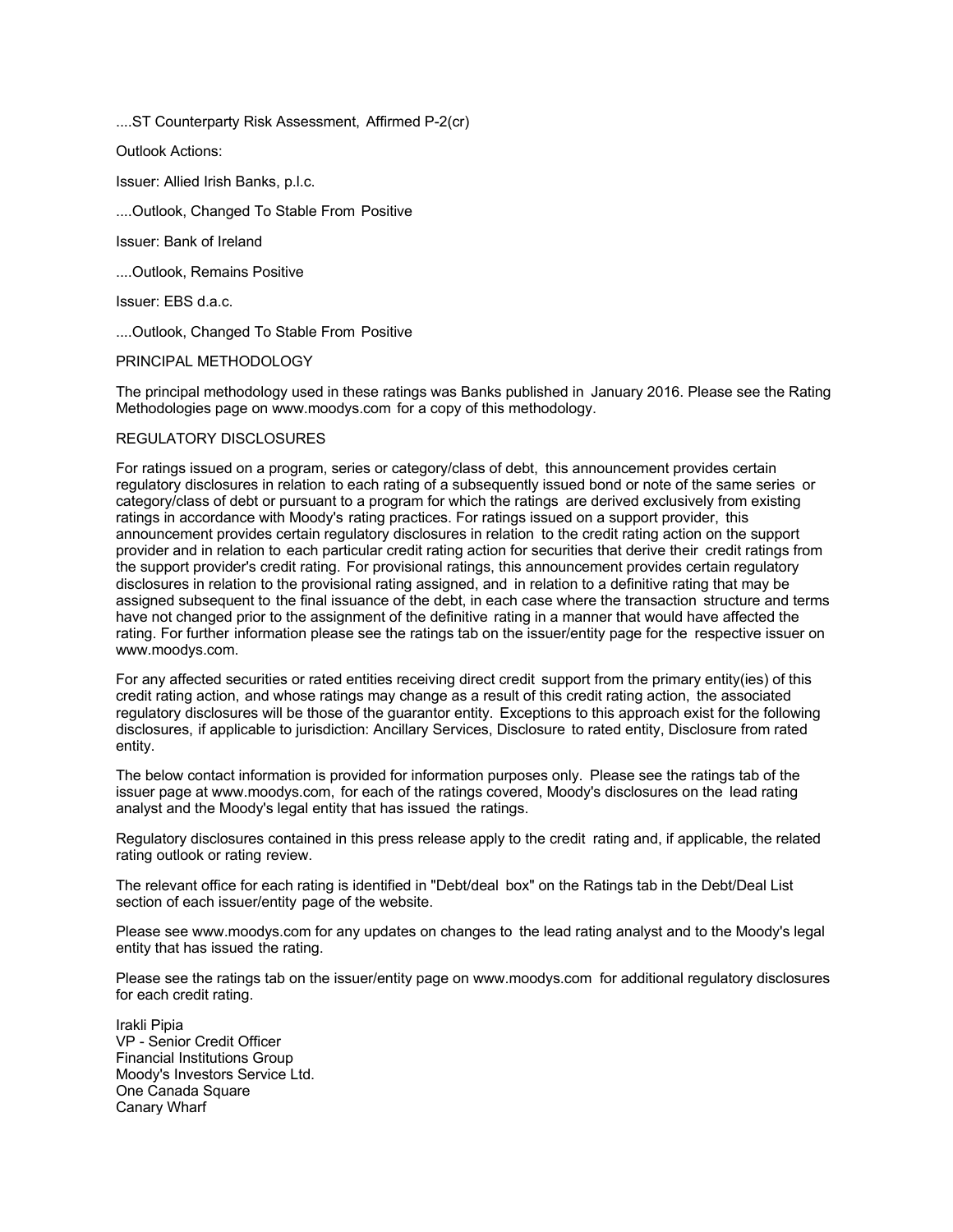London E14 5FA United Kingdom JOURNALISTS: 44 20 7772 5456 Client Service: 44 20 7772 5454

Nicholas Hill MD - Banking Financial Institutions Group JOURNALISTS: 44 20 7772 5456 Client Service: 44 20 7772 5454

Releasing Office: Moody's Investors Service Ltd. One Canada Square Canary Wharf London E14 5FA United Kingdom JOURNALISTS: 44 20 7772 5456 Client Service: 44 20 7772 5454



© 2017 Moody's Corporation, Moody's Investors Service, Inc., Moody's Analytics, Inc. and/or their licensors and affiliates (collectively, "MOODY'S"). All rights reserved.

**CREDIT RATINGS ISSUED BY MOODY'S INVESTORS SERVICE, INC. AND ITS RATINGS AFFILIATES ("MIS") ARE MOODY'S CURRENT OPINIONS OF THE RELATIVE FUTURE CREDIT RISK OF ENTITIES, CREDIT COMMITMENTS, OR DEBT OR DEBT-LIKE SECURITIES, AND MOODY'S PUBLICATIONS MAY INCLUDE MOODY'S CURRENT OPINIONS OF THE RELATIVE FUTURE CREDIT RISK OF ENTITIES, CREDIT COMMITMENTS, OR DEBT OR DEBT-LIKE SECURITIES. MOODY'S DEFINES CREDIT RISK AS THE RISK THAT AN ENTITY MAY NOT MEET ITS CONTRACTUAL, FINANCIAL OBLIGATIONS AS THEY COME DUE AND ANY ESTIMATED FINANCIAL LOSS IN THE EVENT OF DEFAULT. CREDIT RATINGS DO NOT ADDRESS ANY OTHER RISK, INCLUDING BUT NOT LIMITED TO: LIQUIDITY RISK, MARKET VALUE RISK, OR PRICE VOLATILITY. CREDIT RATINGS AND MOODY'S OPINIONS INCLUDED IN MOODY'S PUBLICATIONS ARE NOT STATEMENTS OF CURRENT OR HISTORICAL FACT. MOODY'S PUBLICATIONS MAY ALSO INCLUDE QUANTITATIVE MODEL-BASED ESTIMATES OF CREDIT RISK AND RELATED OPINIONS OR COMMENTARY PUBLISHED BY MOODY'S ANALYTICS, INC. CREDIT RATINGS AND MOODY'S PUBLICATIONS DO NOT CONSTITUTE OR PROVIDE INVESTMENT OR FINANCIAL ADVICE, AND CREDIT RATINGS AND MOODY'S PUBLICATIONS ARE NOT AND DO NOT PROVIDE RECOMMENDATIONS TO PURCHASE, SELL, OR HOLD PARTICULAR SECURITIES. NEITHER CREDIT RATINGS NOR MOODY'S PUBLICATIONS COMMENT ON THE SUITABILITY OF AN INVESTMENT FOR ANY PARTICULAR INVESTOR. MOODY'S ISSUES ITS CREDIT RATINGS AND PUBLISHES MOODY'S PUBLICATIONS WITH THE EXPECTATION AND UNDERSTANDING THAT EACH INVESTOR WILL, WITH DUE CARE, MAKE ITS OWN STUDY AND EVALUATION OF EACH SECURITY THAT IS UNDER CONSIDERATION FOR PURCHASE, HOLDING, OR SALE.**

MOODY'S CREDIT RATINGS AND MOODY'S PUBLICATIONS ARE NOT INTENDED FOR USE BY RETAIL INVESTORS AND IT WOULD BE RECKLESS AND INAPPROPRIATE FOR RETAIL INVESTORS TO USE MOODY'S CREDIT RATINGS OR MOODY'S PUBLICATIONS WHEN MAKING AN INVESTMENT DECISION. IF IN DOUBT YOU SHOULD CONTACT YOUR FINANCIAL OR OTHER PROFESSIONAL ADVISER.

ALL INFORMATION CONTAINED HEREIN IS PROTECTED BY LAW, INCLUDING BUT NOT LIMITED TO, COPYRIGHT LAW, AND NONE OF SUCH INFORMATION MAY BE COPIED OR OTHERWISE REPRODUCED, REPACKAGED, FURTHER TRANSMITTED, TRANSFERRED, DISSEMINATED, REDISTRIBUTED OR RESOLD, OR STORED FOR SUBSEQUENT USE FOR ANY SUCH PURPOSE, IN WHOLE OR IN PART, IN ANY FORM OR MANNER OR BY ANY MEANS WHATSOEVER, BY ANY PERSON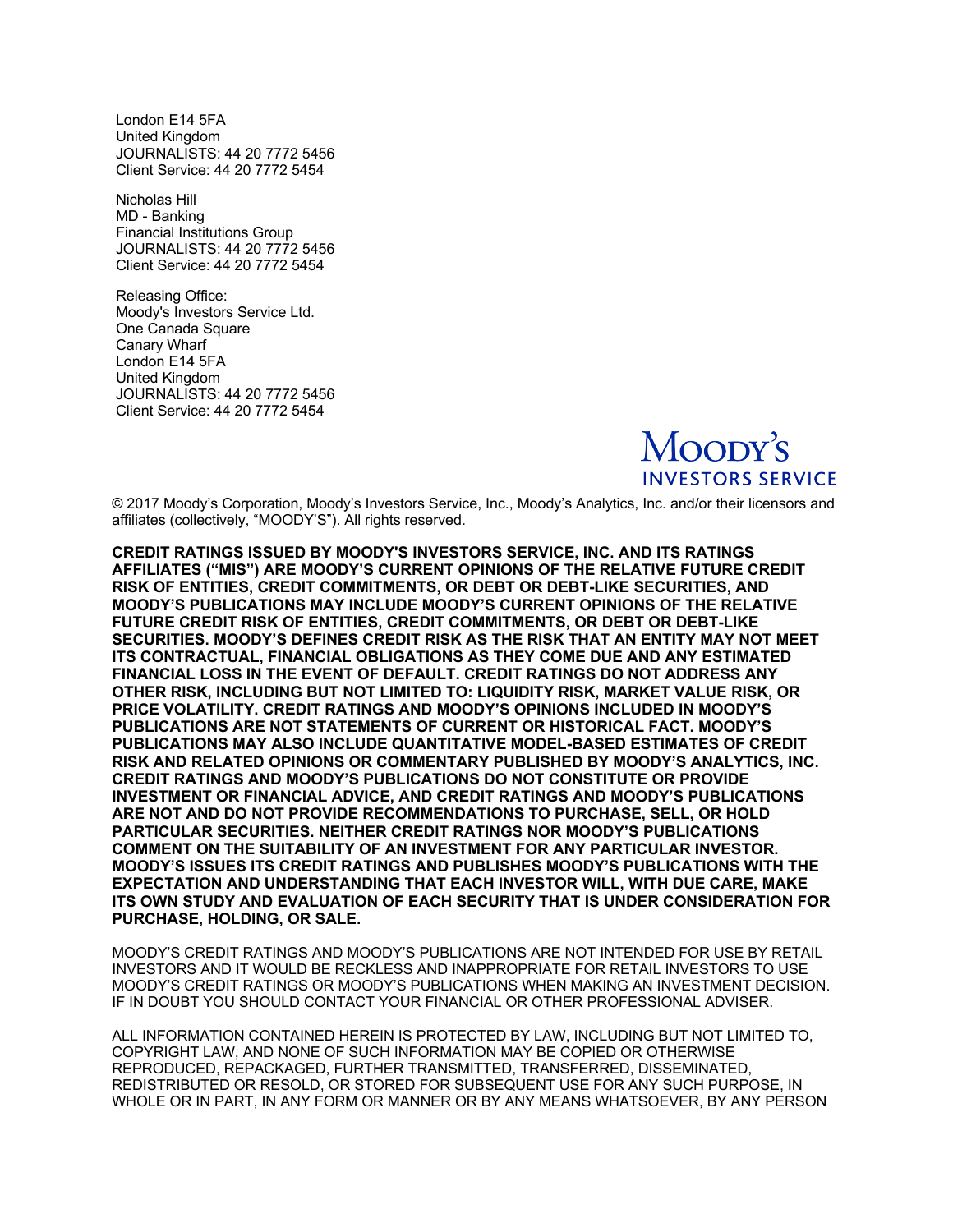#### WITHOUT MOODY'S PRIOR WRITTEN CONSENT.

All information contained herein is obtained by MOODY'S from sources believed by it to be accurate and reliable. Because of the possibility of human or mechanical error as well as other factors, however, all information contained herein is provided "AS IS" without warranty of any kind. MOODY'S adopts all necessary measures so that the information it uses in assigning a credit rating is of sufficient quality and from sources MOODY'S considers to be reliable including, when appropriate, independent third-party sources. However, MOODY'S is not an auditor and cannot in every instance independently verify or validate information received in the rating process or in preparing the Moody's publications.

To the extent permitted by law, MOODY'S and its directors, officers, employees, agents, representatives, licensors and suppliers disclaim liability to any person or entity for any indirect, special, consequential, or incidental losses or damages whatsoever arising from or in connection with the information contained herein or the use of or inability to use any such information, even if MOODY'S or any of its directors, officers, employees, agents, representatives, licensors or suppliers is advised in advance of the possibility of such losses or damages, including but not limited to: (a) any loss of present or prospective profits or (b) any loss or damage arising where the relevant financial instrument is not the subject of a particular credit rating assigned by MOODY'S.

To the extent permitted by law, MOODY'S and its directors, officers, employees, agents, representatives, licensors and suppliers disclaim liability for any direct or compensatory losses or damages caused to any person or entity, including but not limited to by any negligence (but excluding fraud, willful misconduct or any other type of liability that, for the avoidance of doubt, by law cannot be excluded) on the part of, or any contingency within or beyond the control of, MOODY'S or any of its directors, officers, employees, agents, representatives, licensors or suppliers, arising from or in connection with the information contained herein or the use of or inability to use any such information.

NO WARRANTY, EXPRESS OR IMPLIED, AS TO THE ACCURACY, TIMELINESS, COMPLETENESS, MERCHANTABILITY OR FITNESS FOR ANY PARTICULAR PURPOSE OF ANY SUCH RATING OR OTHER OPINION OR INFORMATION IS GIVEN OR MADE BY MOODY'S IN ANY FORM OR MANNER WHATSOEVER.

Moody's Investors Service, Inc., a wholly-owned credit rating agency subsidiary of Moody's Corporation ("MCO"), hereby discloses that most issuers of debt securities (including corporate and municipal bonds, debentures, notes and commercial paper) and preferred stock rated by Moody's Investors Service, Inc. have, prior to assignment of any rating, agreed to pay to Moody's Investors Service, Inc. for appraisal and rating services rendered by it fees ranging from \$1,500 to approximately \$2,500,000. MCO and MIS also maintain policies and procedures to address the independence of MIS's ratings and rating processes. Information regarding certain affiliations that may exist between directors of MCO and rated entities, and between entities who hold ratings from MIS and have also publicly reported to the SEC an ownership interest in MCO of more than 5%, is posted annually at [www.moodys.com](https://www.moodys.com/) under the heading "Investor Relations — Corporate Governance — Director and Shareholder Affiliation Policy."

Additional terms for Australia only: Any publication into Australia of this document is pursuant to the Australian Financial Services License of MOODY'S affiliate, Moody's Investors Service Pty Limited ABN 61 003 399 657AFSL 336969 and/or Moody's Analytics Australia Pty Ltd ABN 94 105 136 972 AFSL 383569 (as applicable). This document is intended to be provided only to "wholesale clients" within the meaning of section 761G of the Corporations Act 2001. By continuing to access this document from within Australia, you represent to MOODY'S that you are, or are accessing the document as a representative of, a "wholesale client" and that neither you nor the entity you represent will directly or indirectly disseminate this document or its contents to "retail clients" within the meaning of section 761G of the Corporations Act 2001. MOODY'S credit rating is an opinion as to the creditworthiness of a debt obligation of the issuer, not on the equity securities of the issuer or any form of security that is available to retail investors. It would be reckless and inappropriate for retail investors to use MOODY'S credit ratings or publications when making an investment decision. If in doubt you should contact your financial or other professional adviser.

Additional terms for Japan only: Moody's Japan K.K. ("MJKK") is a wholly-owned credit rating agency subsidiary of Moody's Group Japan G.K., which is wholly-owned by Moody's Overseas Holdings Inc., a wholly-owned subsidiary of MCO. Moody's SF Japan K.K. ("MSFJ") is a wholly-owned credit rating agency subsidiary of MJKK. MSFJ is not a Nationally Recognized Statistical Rating Organization ("NRSRO"). Therefore, credit ratings assigned by MSFJ are Non-NRSRO Credit Ratings. Non-NRSRO Credit Ratings are assigned by an